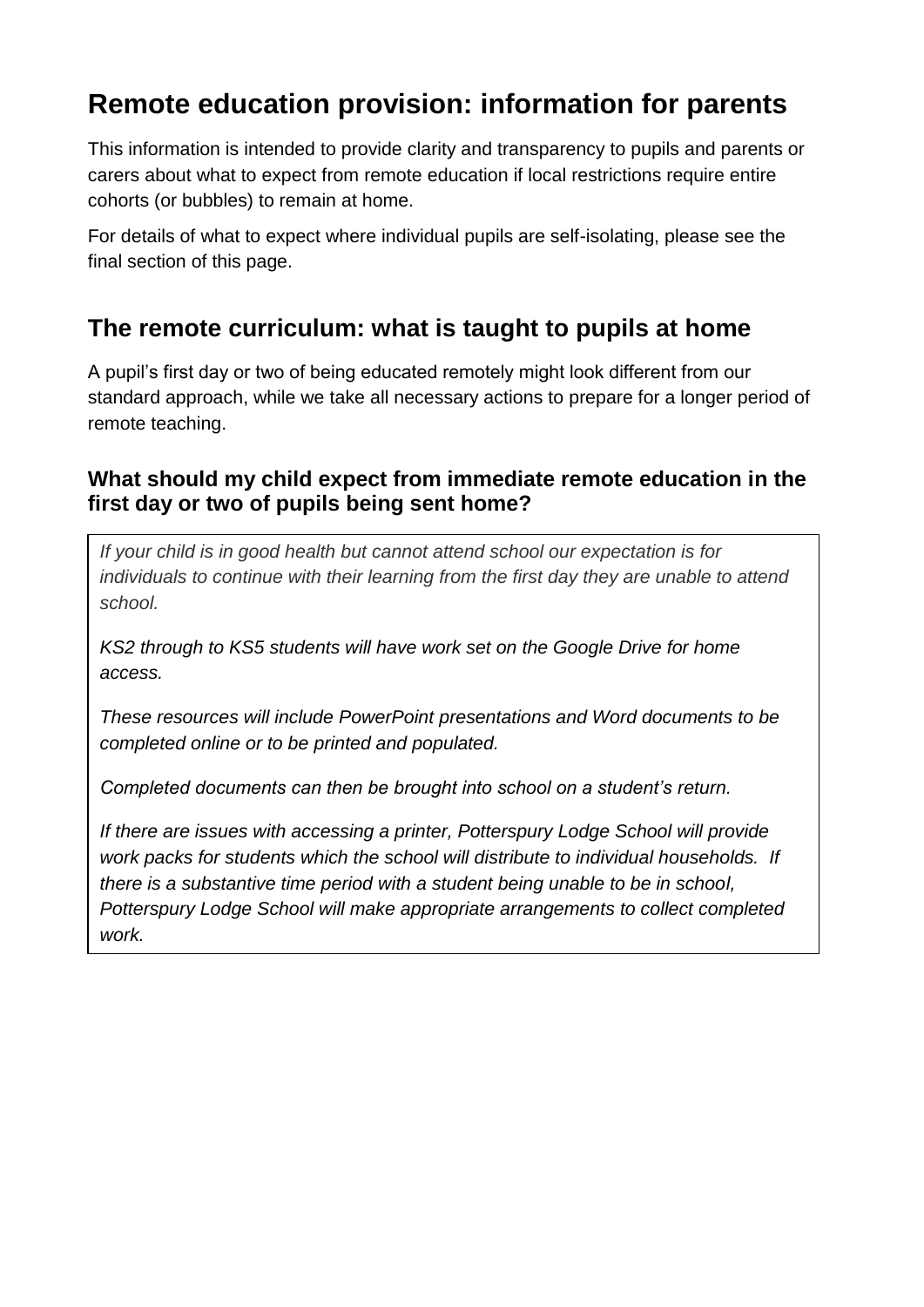#### **Following the first few days of remote education, will my child be taught broadly the same curriculum as they would if they were in school?**

*We teach the same curriculum remotely as is delivered in school as widely as possible to ensure that all students can access each lesson the same as peers in school.*

*As a school community we are conscious of gaps in knowledge that could potentially open up, together with access to digital means being a barrier for some of our students. This is why we also offer work packs for students who need them.* 

*However, there will be some adaptions, for example a practical Physical Education Lesson and a Music Lesson with particular instruments used on site may not be able to be replicated at home. Please be assured that staff have received training on this important element.*

## **Remote teaching and study time each day**

#### **How long can I expect work set by the school to take my child each day?**

We expect that remote education (including remote teaching and independent work) will take pupils broadly the following number of hours each day:

| Primary school-aged students                                                     | (3 hours a day: 1 hr English; 1 hr<br>Maths and 1 hour another subject<br>(SCI; RE; Humanities; ART;<br><b>COMPUTING/PE)</b>                     |
|----------------------------------------------------------------------------------|--------------------------------------------------------------------------------------------------------------------------------------------------|
| Years 7,8, and 9 students not working<br>towards formal qualifications this year | 5 Hours a Day in line with time in<br>school.                                                                                                    |
| Years 10 to 13 working towards<br>formal qualifications this year                | As above but with extra learning for<br>revision and exam preparation in line<br>with qualifications sat. At the<br>direction of Teaching Staff. |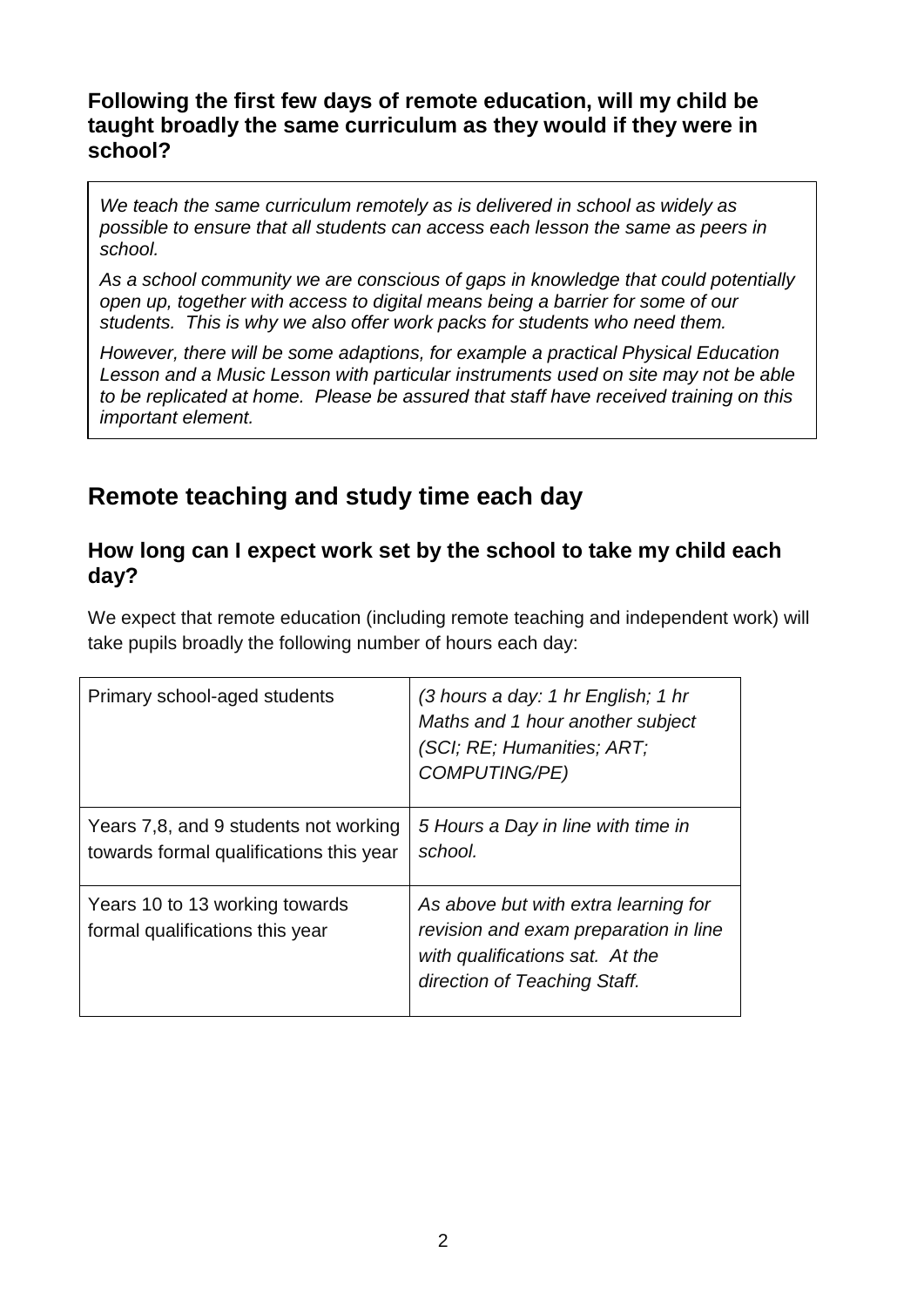# **Accessing remote education**

### **How will my child access any online remote education you are providing?**

*Via Google Drive (follow up instructions available on request)* 

*We deliver our remote education through Google Drive; instructions on how to access this have already been circulated to parents. Any enquiries to be directed to the school office.* 

*This platform allows our students to stay safe and continue individual learning appropriately online.*

### **If my child does not have digital or online access at home, how will you support them to access remote education?**

We recognise that some pupils may not have suitable online access at home. We take the following approaches to support those pupils to access remote education:

*As aforementioned, if there are issues with accessing a printer, Potterspury Lodge School will provide work packs for students which the school will distribute to individual households.* If there is a substantive time period with a student being *unable to be in school, Potterspury Lodge School will make appropriate arrangements to collect completed work.* 

### **How will my child be taught remotely?**

We use a combination of the following approaches to teach pupils remotely:

- *Students will receive the same work remotely as peers who are in school*
- *printed paper packs produced by teachers (e.g. workbooks, worksheets)*
- commercially available websites supporting the teaching of specific subjects or *areas, including video clips or sequences*
- *power points and prepared resources by teachers to aid learning*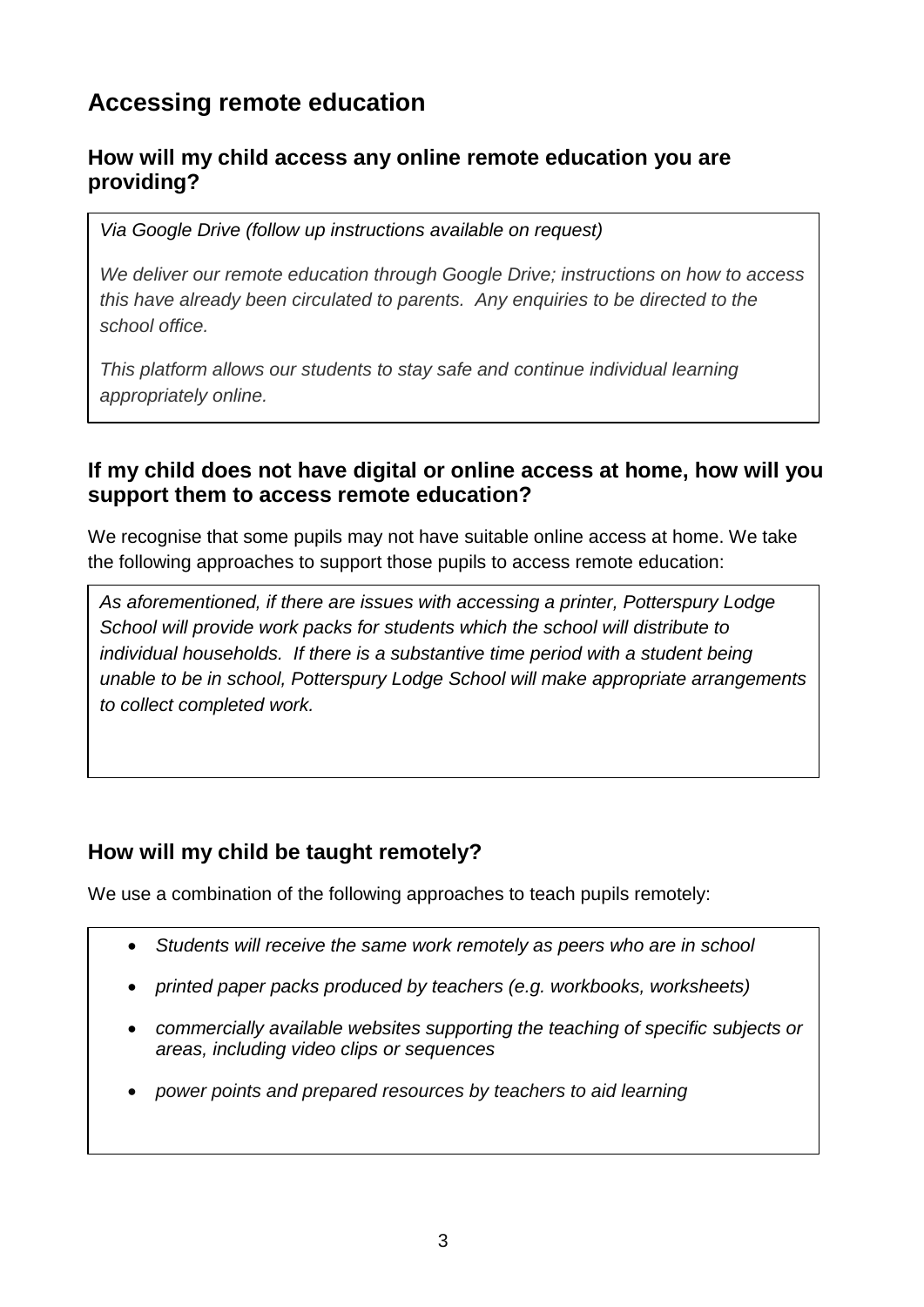# **Engagement and feedback**

### **What are your expectations for my child's engagement and the support that we as parents and carers should provide at home?**

*We appreciate how challenging it can be for parents and carers to keep on top of your child's remote education. We don't expect you to act in the role of teacher – there is strong evidence that the greatest impact a parent/ carer can have for their child is to show an active interest in their schoolwork. We therefore ask you to support individuals by:*

- *Agreeing a structured daily schedule with the young person*
- *Ask your child to show you how they access online lessons or work packs*
- *Look at the work your child has completed each day, including ay additional work*
- *Praise your child for continuing their education remotely*

#### **How will you check whether my child is engaging with their work and how will I be informed if there are concerns?**

*Whether pupils are studying at home or at school, our expectations for attendance and completion of work are the same.*

*We will inform you if we have concerns about an individual's engagement but will also actively seek opportunities to praise and reward individuals, especially at this difficult and challenging time.* 

### **How will you assess my child's work and progress?**

Feedback can take many forms and may not always mean extensive written comments for individual children. For example, whole-class feedback or quizzes marked automatically via digital platforms are also valid and effective methods, amongst many others. Our approach to feeding back on pupil work is as follows:

*Assessment and feedback play a key role in our student's learning, and we've supported our teachers in providing effective feedback remotely and in person to students. As each lesson in school is live students receive ongoing feedback, for students remotely learning we will ensure that timely feedback to collected work is delivered.* 

*In most subjects, pupils will undertake assessments that they otherwise normally take in school. We will continue to assess work and report to parents in line with our assessment policy.*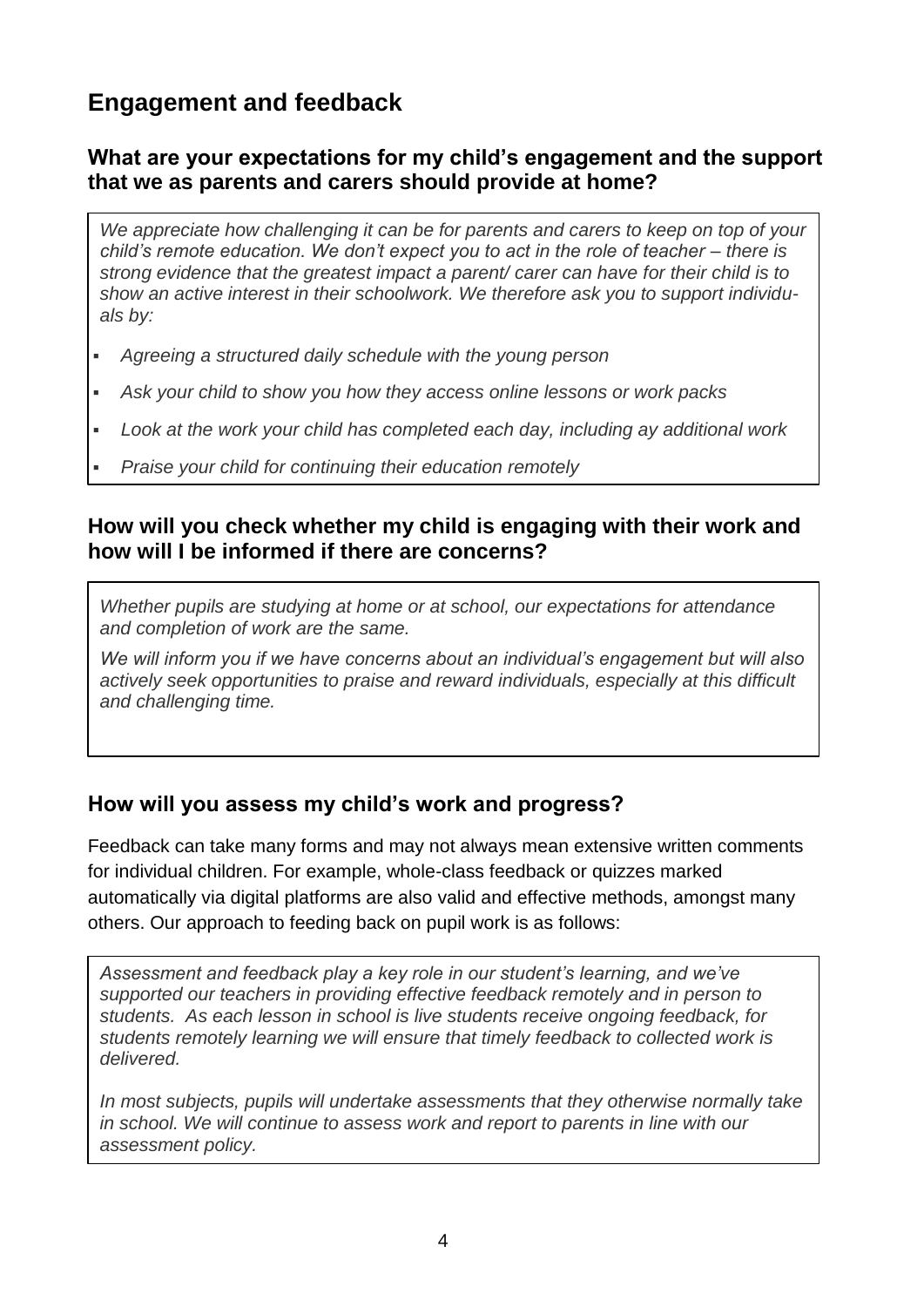# **Additional support for pupils with particular needs**

### **How will you work with me to help my child who needs additional support from adults at home to access remote education?**

We recognise that some pupils, for example some pupils with special educational needs and disabilities (SEND), may not be able to access remote education without support from adults at home. We acknowledge the difficulties this may place on families, and we will work with parents and carers to support those pupils in the following ways:

*At Potterspury Lodge School we recognise that for some students it is particularly challenging to access remote education without support from adults at home. We will work with parents and carers to support those pupils in the following ways:*

- *Our teachers will make their online lessons and work packs as accessible as possible*
- *Our teachers will continue to adapt resources and provide personalised support so that all our students can access their learning.*
- *We actively encourage Parents and Carers to discuss individual issues with subject staff and our SENCO (Mrs Sarah Rubery,* [Sarah.Rubery@cambiangroup.com](mailto:Sarah.Rubery@cambiangroup.com) *in the first instance)*

### **Remote education for self-isolating pupils**

Where individual pupils need to self-isolate but the majority of their peer group remains in school, how remote education is provided will likely differ from the approach for whole groups. This is due to the challenges of teaching pupils both at home and in school.